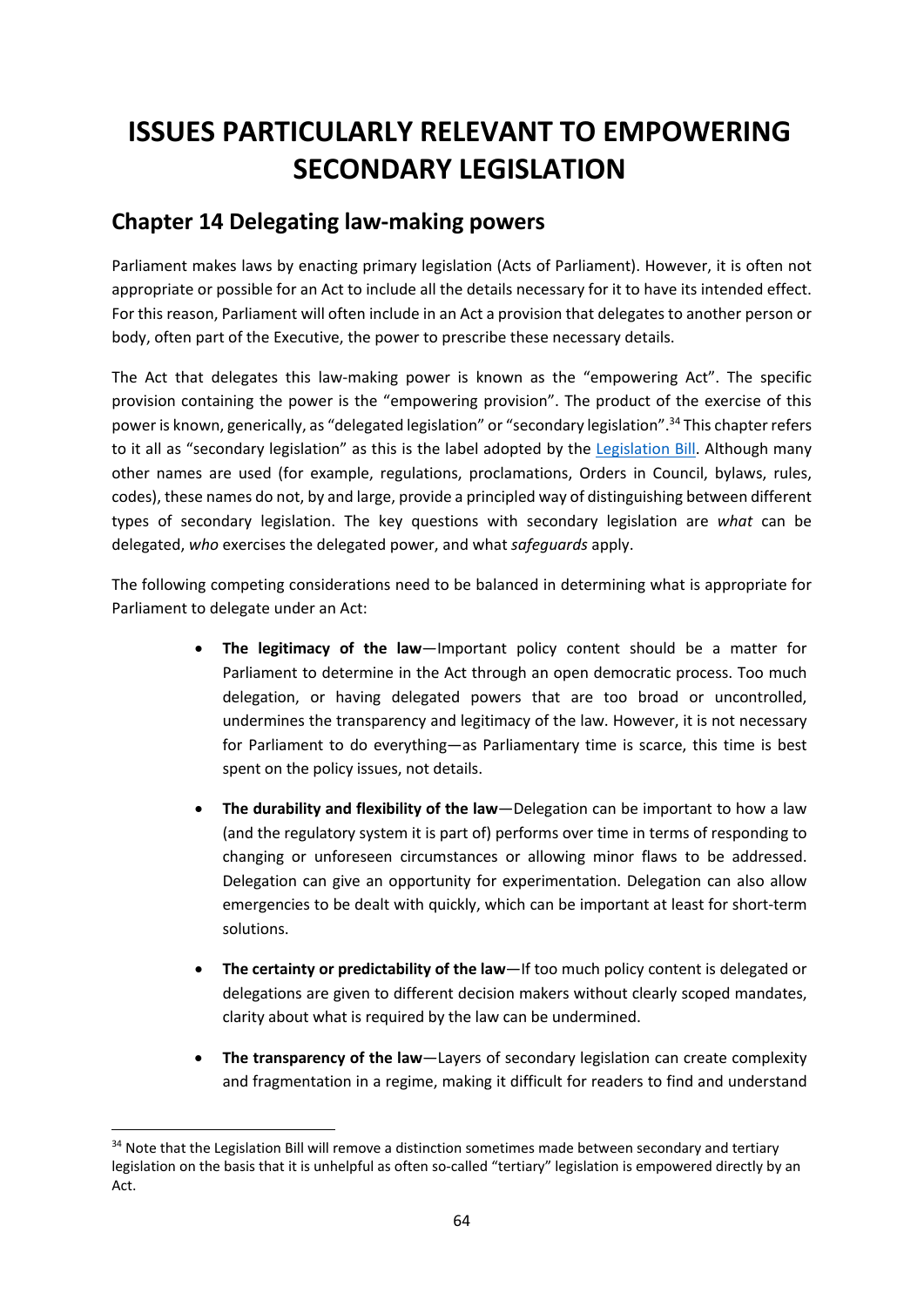the law. However, too much technical detail in an Act might make it difficult to navigate.

Particular attention should be paid to empowering provisions that empower a delegate to augment or override or authorise exemptions from, primary legislation. Such empowering provisions should be assessed in the context of the general principles governing secondary legislation. However, they can increase the risk of undermining the separation of powers and so always require careful consideration to ensure that they are both needed and appropriately circumscribed. This is dealt with further in Chapter 15.

One important check on secondary legislation within Parliament itself is the Regulations Review Committee (RRC). When a Bill is before another committee, the RRC may consider any empowering provision in that Bill and report on it to that committee. Officials preparing legislation must therefore be prepared to justify why a power is proposed to be delegated and the scope of that power.

This chapter will help identify those matters that are appropriate for Parliament to delegate, to whom the power should be delegated, what form the secondary legislation might take, and what matters the empowering provision should address.

### **Guidelines**

#### **14.1 Is the matter appropriate for secondary legislation?**

*Legislation should not authorise secondary legislation to be made in respect of matters that are appropriate for an Act.*

As a general rule, matters of significant policy and principle should be included in an Act. Secondary legislation should generally deal with minor or technical matters of implementation and the operation of the Act. However, there are difficult choices on the continuum between significant policy and technical detail.

Some matters, such as those that affect fundamental human rights in a significant way, are clearly appropriate only for an Act. However, the decision will not always be clear‐cut, and some matters may be appropriate for both primary and secondary legislation. Secondary legislation often involves some policy, but this should be at a lower level than the policy in the Act.

The following matters should generally (or in some cases only) be addressed in primary legislation:

- matters of significant policy;
- matters significantly affecting fundamental human rights;
- the creation of significant public powers such as search and seizure or confiscation of property;
- the granting or changing of appeal rights;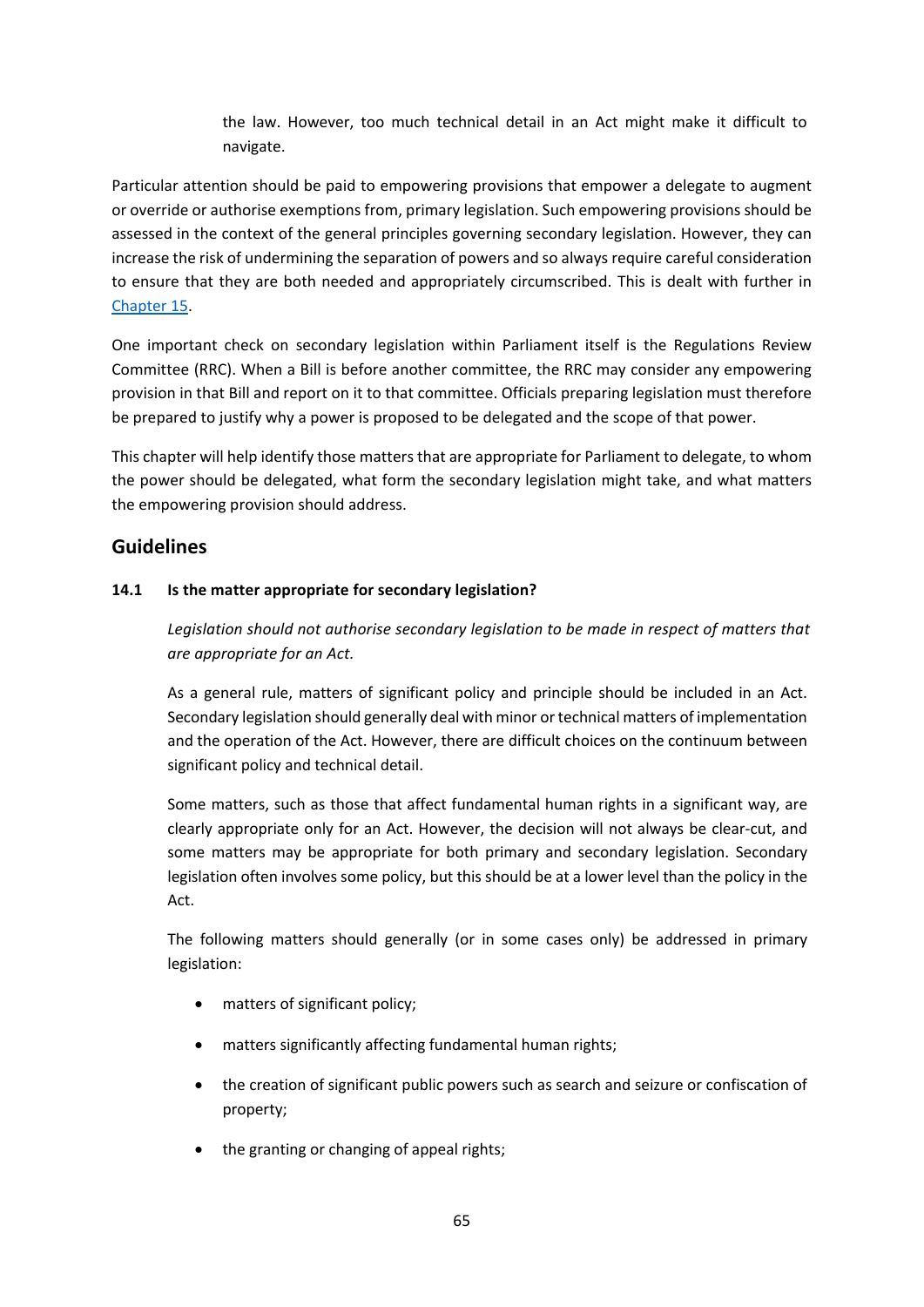- variations to the common law (especially when a common law right is to be entirely taken away, or replaced, by legislation);
- the creation of serious criminal offences and significant penalties;
- the authorization of the levying of a tax, borrowing money, or spending of public money;
- the creation of a new public agency; and
- procedural matters if they, in effect, set the fundamental policy of a legislative scheme.

Most of the items above are subsets of the basic idea that significant policy should be in an Act. Although "significance" will vary from case to case, some indicators are that the policy answers the key questions in the problem addressed by the legislation, that the policy has the potential to give rise to controversy (whether political or otherwise), or that (without this policy decision being made) it would be otherwise unclear what the overall implications of the Bill are.

The following matters should also generally be addressed in an Act but in limited circumstances (as discussed further below) may also be appropriate for secondary legislation:

- amendments to another Act; and
- retrospective changes to the law.

The following are examples of subject areas that may be appropriate for secondary legislation:

- the mechanics of implementing an Act, such as prescribing fees, the format and content of documents, or certain lower‐level procedures;
- large lists and schedules of minor details;
- technically complex matters;
- commencement dates;
- subject matter that requires flexibility or updating in light of technological developments in an area;
- material required to respond to emergencies or other matters requiring speedy responses; and
- material that requires input from experts or key stakeholders.

It is *not* appropriate to empower secondary legislation:

 to fill any gaps in an Act that may have occurred as a result of a rushed or unfinished policy development process;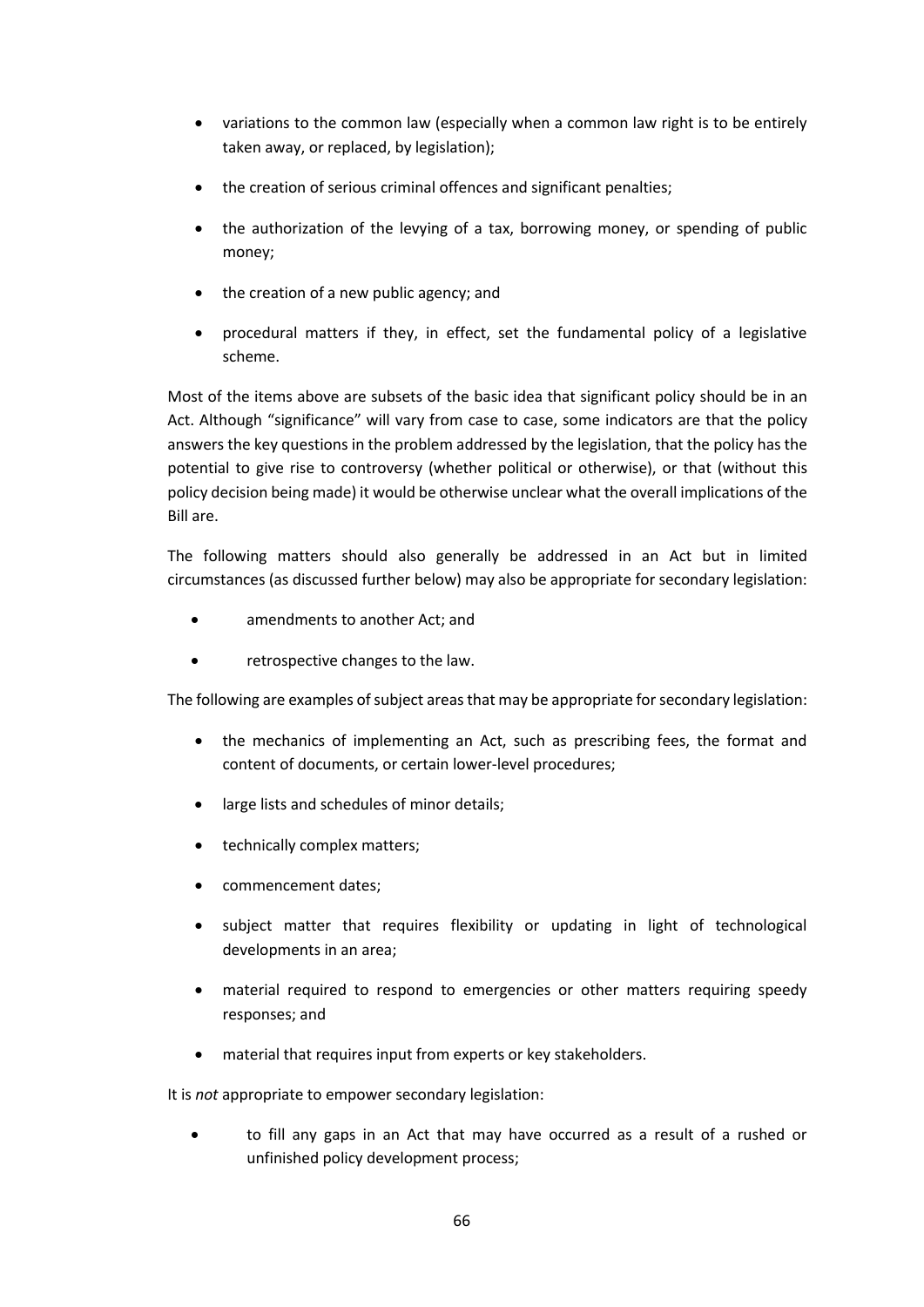- to avoid full debate and scrutiny of politically contentious matters in Parliament;
- solely to speed up a Bill's passage through Parliament; or
- simply to follow a past practice of using secondary legislation on that subject.

#### **14.2 For what purposes may the power to make secondary legislation be exercised?**

*The empowering Act should clearly and precisely define the permitted subject matter of secondary legislation and the purposes for which it may be made.*

It is normal to specify in an empowering provision that the named delegate is empowered to make regulations (or rules, bylaws, etc) on a defined range of subject matters and for defined purposes. This ensures that the resulting secondary legislation is within the limits intended by Parliament. Before settling an empowering provision, it is advisable to consult those who will implement the Act and make the secondary legislation. This will help to identify the extent of the powers that are needed and in what circumstances those people anticipate exercising the powers. Generally, officials should have a clear idea of the scope and content of secondary legislation when the empowering provision is being developed.

A power to create secondary legislation should be wide enough to enable an Act to be effectively implemented. Some flexibility in an empowering provision is often justified as it can be difficult to be sure exactly how the Act's requirements will be legally operationalised. However, flexibility needs to be balanced against the need to have clear boundaries about the scope of the power so that it is not unfettered. RRC may criticise an empowering provision if it is drafted so broadly that its boundaries are uncertain.

A rushed or unfinished policy development process does not justify a broad or relatively unfettered empowering provision.

#### **14.3 Who will hold the power to make secondary legislation?**

*The person authorised to make secondary legislation must be appropriate having regard to the importance of the issues and the nature of any safeguards that are in place.*

There are no absolute rules as to who should be authorised to make secondary legislation. Traditionally, secondary legislation is often made by the Governor‐General on the advice of Ministers, or is made by the relevant portfolio Minister(s). Key factors to take into account are the extent of policy or value judgements required, the expertise required of the person making the secondary legislation, the degree of political accountability required (reflected in the importance of the issues in question), and what safeguards would apply as a consequence (for example, publication, disallowance, Cabinet scrutiny, or drafting and certification by the Parliamentary Counsel Office (PCO)).

The more significant the power, the more likely it is that it should be exercised by the Governor‐General in Council. That will ensure that a full range of safeguards will apply (including Cabinet scrutiny and drafting and certification by the PCO). The more technical the exercise of the power, or the more limited the group it applies to, the more likely it is to be appropriate for delegation to another agency (*see* Chapter 18.2, which also deals with this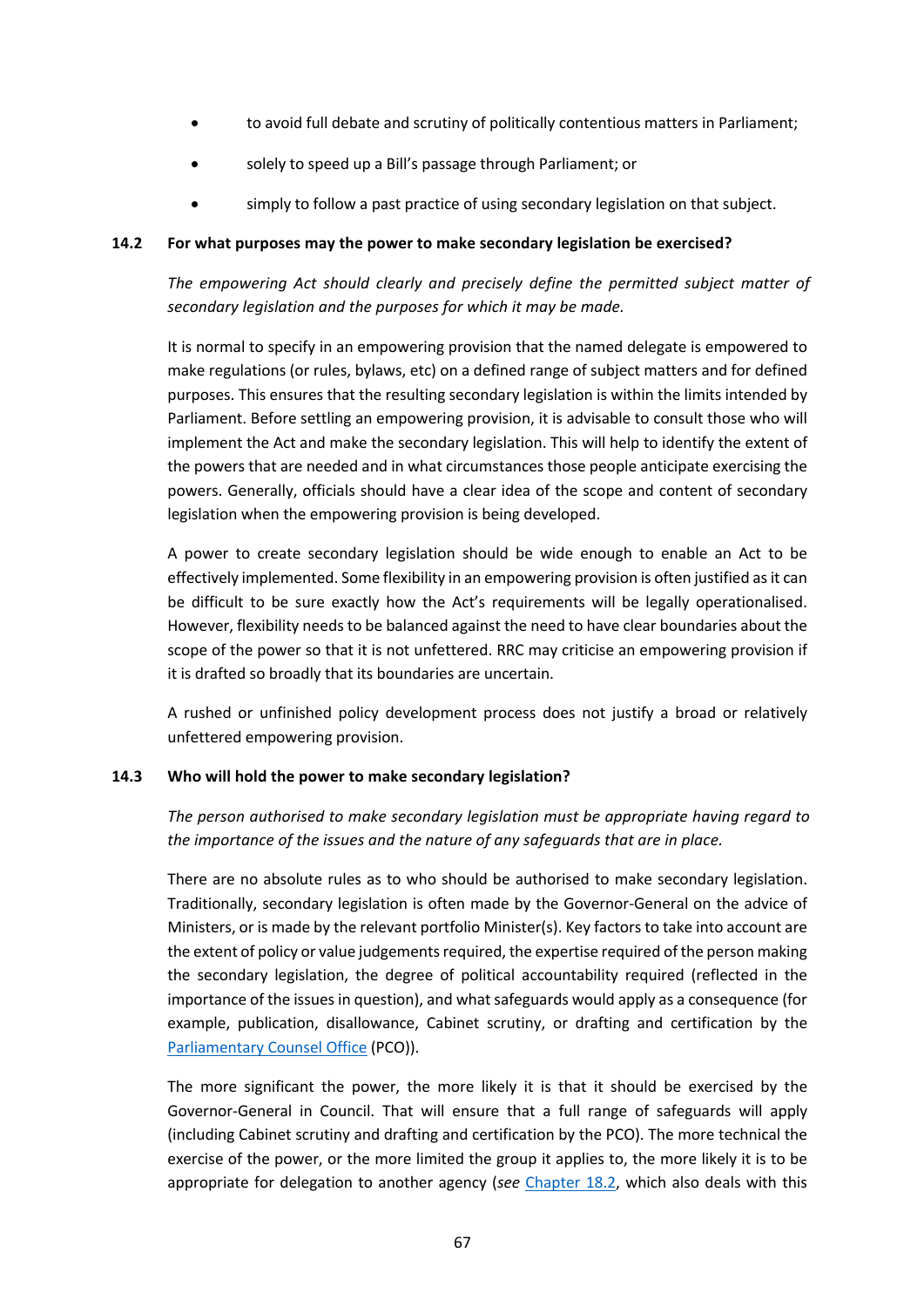issue).

#### **14.4 Is the secondary legislation subject to appropriate safeguards?**

*All secondary legislation should be subject to an appropriate level of scrutiny, a good process, publication requirements, and review.*

Safeguards provide a vital check on the exercise of the delegated power. The level of safeguards considered appropriate will increase with the significance of the delegated power. The proper purposes of safeguards are to promote:

- a good law-making process (through, for example, requirements to have regard to certain matters or being satisfied that a test is met);
- transparency (through transparent processes and decisions);
- participation (through consultation or requiring confirmation, concurrence, or consent); and
- accountability (through, for example, disallowance via the RRC).

Safeguards can take a variety of forms. They can be substantive preconditions or procedural requirements. They can apply before a power is exercised or provide a remedy after it is exercised.

Safeguards are not, however, a substitute for clearly and precisely defining the permitted subject matter of the secondary legislation and the purposes for which it may be made (*see* 14.2). Safeguards are not a sufficient remedy for a vague and sweeping empowering provision that gives the decision maker too much discretion.

Standard safeguards that generally apply to secondary legislation are:

- review by the RRC and potential disallowance by Parliament (this applies to secondary legislation that is a "disallowable instrument"); and
- publication (if the legislation is a "legislative instrument", publication is automatically done on the New Zealand legislation website, but otherwise needs to be stated in the legislation).

Additional safeguards apply automatically to secondary legislation that is made by the Governor‐General by Order in Council. It must be drafted and certified by the PCO, will receive Cabinet scrutiny, and will be subject to the 28‐day rule (meaning that the legislation must not come into force earlier than 28 days after its notification in the *Gazette*).

For secondary legislation other than an Order in Council, the empowering Act should usually expressly provide for whether or not it is a disallowable instrument or a legislative instrument, or both.

Other bespoke safeguards may also be appropriate. However, these can increase the complexity of the process(particularly the time and cost) and so need to be carefully designed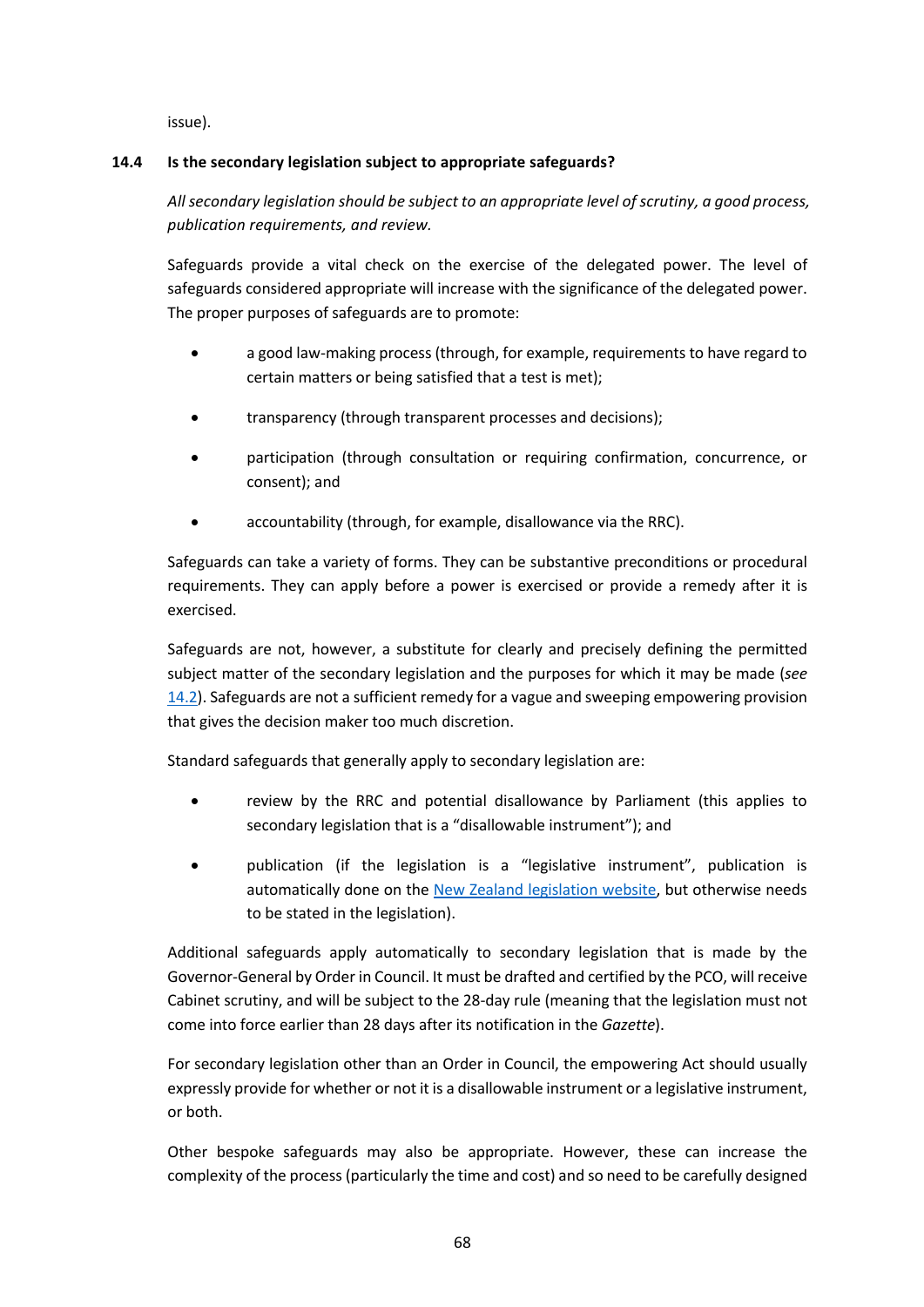to ensure that the benefits are captured without too much cost. Examples of these safeguards include:

- The instrument may be made only on the recommendation of a Minister (or on the recommendation, approval, confirmation, concurrence, or consent of some other person) and safeguards may also be attached to that recommendation (for example, the Minister or other person may be required to consult with certain people before making the recommendation, to have regard to certain principles or other matters, or to be satisfied that certain criteria are satisfied).
- The decision maker itself may be required to have regard to certain matters or be satisfied that a certain test is met.
- Preconditions may be included that require that certain things are shown, or certain circumstances exist, before the instrument is made.
- Consultation requirements may be included (*see* Chapter 19).
- A "sunset" clause may be included (that is, the legislation only remains in force for a limited period of time).
- Provision may be made for the legislation to lapse after a certain period if not confirmed by Parliament through a confirmation Bill (although protection offered by this safeguard may be somewhat limited).
- The reasons for the exercise of the power may be required to be given.

#### **14.5 Will the secondary legislation have retrospective effect?**

*Ifsecondary legislation may have retrospective effect, the empowering provision must clearly authorize that in clear and unequivocal terms.*

If secondary legislation is intended to have retrospective effect, the reasons for that must be capable of clear articulation and the empowering provision must authorise that effect in clear and unequivocal terms.<sup>35</sup>

#### **14.6 Will the maker of the secondary legislation be able to subdelegate some of the legislation?**

*If secondary legislation may be made by a subdelegate, that must be clearly authorised in the empowering provision.*

The identity or office of the person to whom the power to make secondary legislation is given is a key factor in the particular legislative scheme. Careful consideration should therefore be given asto whether that person should be able to subdelegate a legislative power. If the power to make secondary legislation is able to be subdelegated, the empowering provision must clearly identify that intent.

 <sup>35</sup> *See* Chapter 12.1 for guidance on legislation having retrospective effect.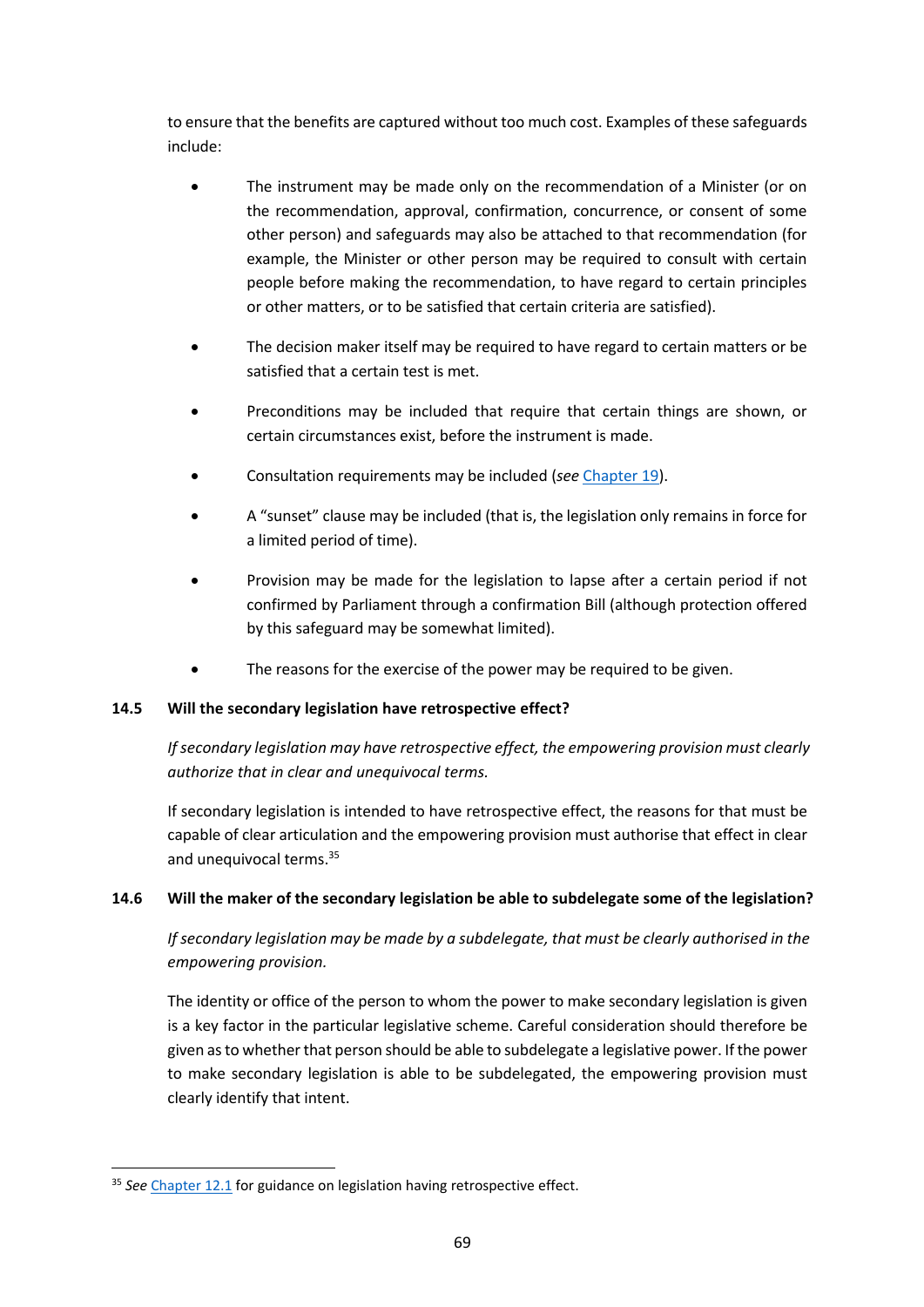### **14.7 Will the secondary legislation be inconsistent with rights in the New Zealand Bill of Rights Act 1990?**

*Legislation should not empower secondary legislation that is inconsistent with the New Zealand Bill of Rights Act 1990.*

Secondary legislation that is inconsistent with the New Zealand Bill of Rights Act 1990 (NZBORA) will generally be invalid because it falls outside the empowering provision. This is because an empowering provision will generally be interpreted, in accordance with section 6 of NZBORA, to empower only such secondary legislation as is consistent with NZBORA. The only circumstance in which secondary legislation might be valid despite inconsistency with NZBORA is if the empowering provision unequivocally, or by necessary implication, permits rights‐infringing secondary legislation. In such a case, the empowering provision (and the secondary legislation it empowers) will prevail over NZBORA because of section 4 (which says that provisions inconsistent with NZBORA are not for that reason invalid or ineffective).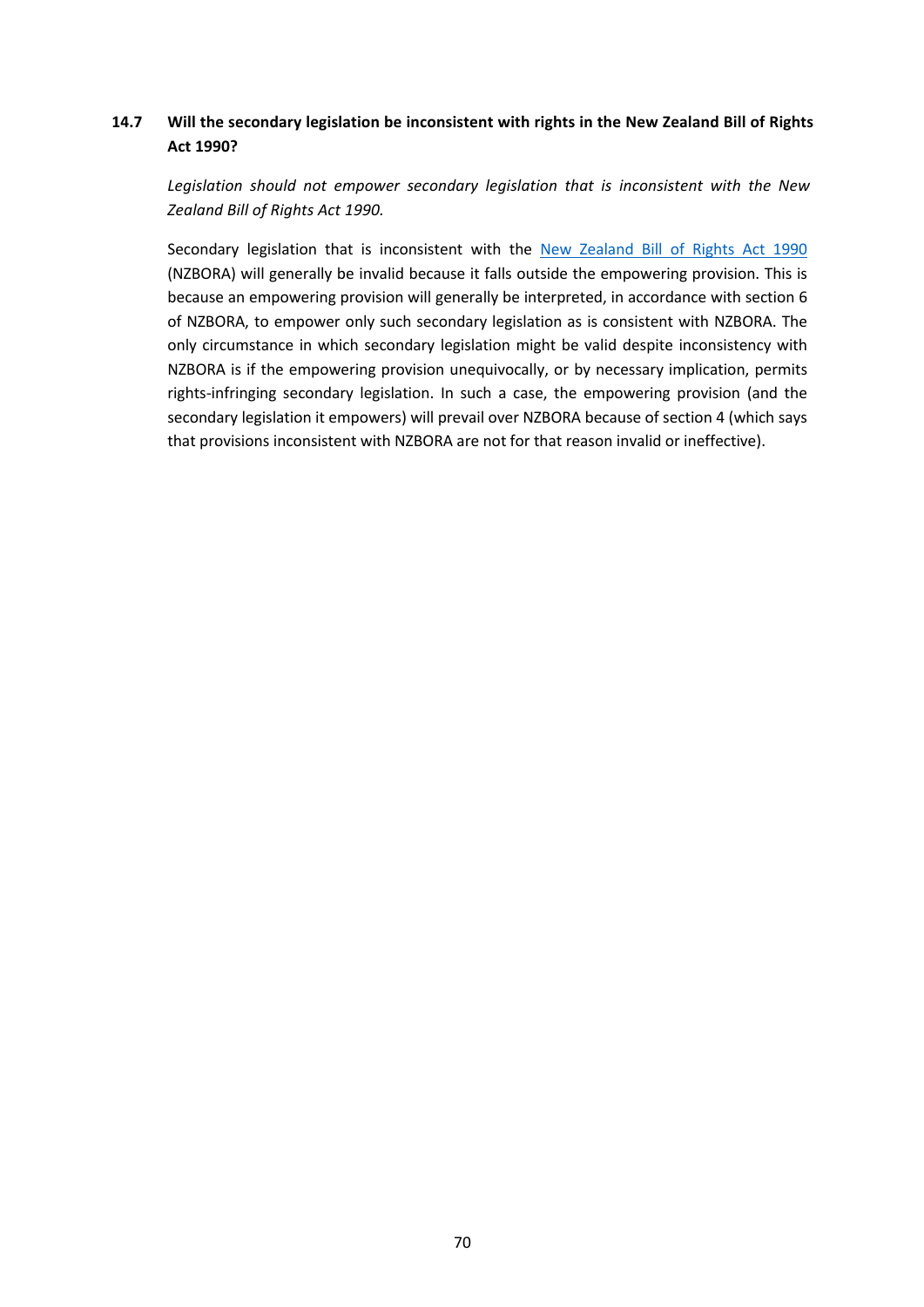# **Chapter 15 Some specific types of empowering provisions**

This chapter provides guidance on three specific types of empowering provisions—those that delegate a power to amend or override an Act; those that delegate the commencement of legislation; and those that enable material to be incorporated by reference. These types of empowering provisions must always be considered in light of the principles for all secondary legislation described in Chapter 14, but give rise to specific issues that need to be dealt with in the empowering Act.

## **Guidelines**

#### **15.1 The interaction of secondary legislation with primary legislation**

*Legislation should empower secondary legislation to amend or override an Act only if there is a strong need or benefit to do so, the empowering provision is as limited as possible to achieve the objective, and the safeguards reflect the significance of the power.*

The nature of secondary legislation is that it generally takes effect *subject to* all primary legislation. It is possible, however, for secondary legislation to amend or override an Act. This requires that Parliament enact an empowering provision expressly authorising secondary legislation with that effect. Empowering provisions of this nature are sometimes called "Henry VIII clauses".

By virtue of the fact that this type of empowering provision enables the Executive to override Acts of Parliament, these provisions create a risk of undermining the separation of powers. However, such clauses come in various types and, although each must be carefully considered, they do not all raise the same level of constitutional concern.

Towards one end of the spectrum are powers to adjust legislation in such a narrowly circumscribed way that the policy for the adjustment is fully or largely set by Parliament and the subject matter would in any case be appropriate for secondary legislation. Examples include adjusting an amount to reflect changes in the New Zealand Consumer Price Index, adding to a list of types of people under a test set by an Act or, one step further, defining terms that do not set the scope of the Act (so are not central to the policy or principle of the Act). That type of empowering provision amends an Act by augmenting it. If the power is appropriately limited and the matter is otherwise appropriate for secondary legislation, it augments the Act in a manner that is consistent with Parliament's intention and that does not pose significant constitutional risk.

At the other end of the spectrum is an empowering provision that permits secondary legislation to override an Act in ways that affect its policy or, more significantly still, that amends *other* Acts. Examples include emergency powers created for post-earthquake responses or epidemics. These types of powers pose more risk, require strong justification, and need very careful designing of appropriate safeguards.

In each case, the questions to be asked are:

 Why delegate this power? What is the need or benefit that justifies delegating the power to amend the Act? Examples of a justification include that there is: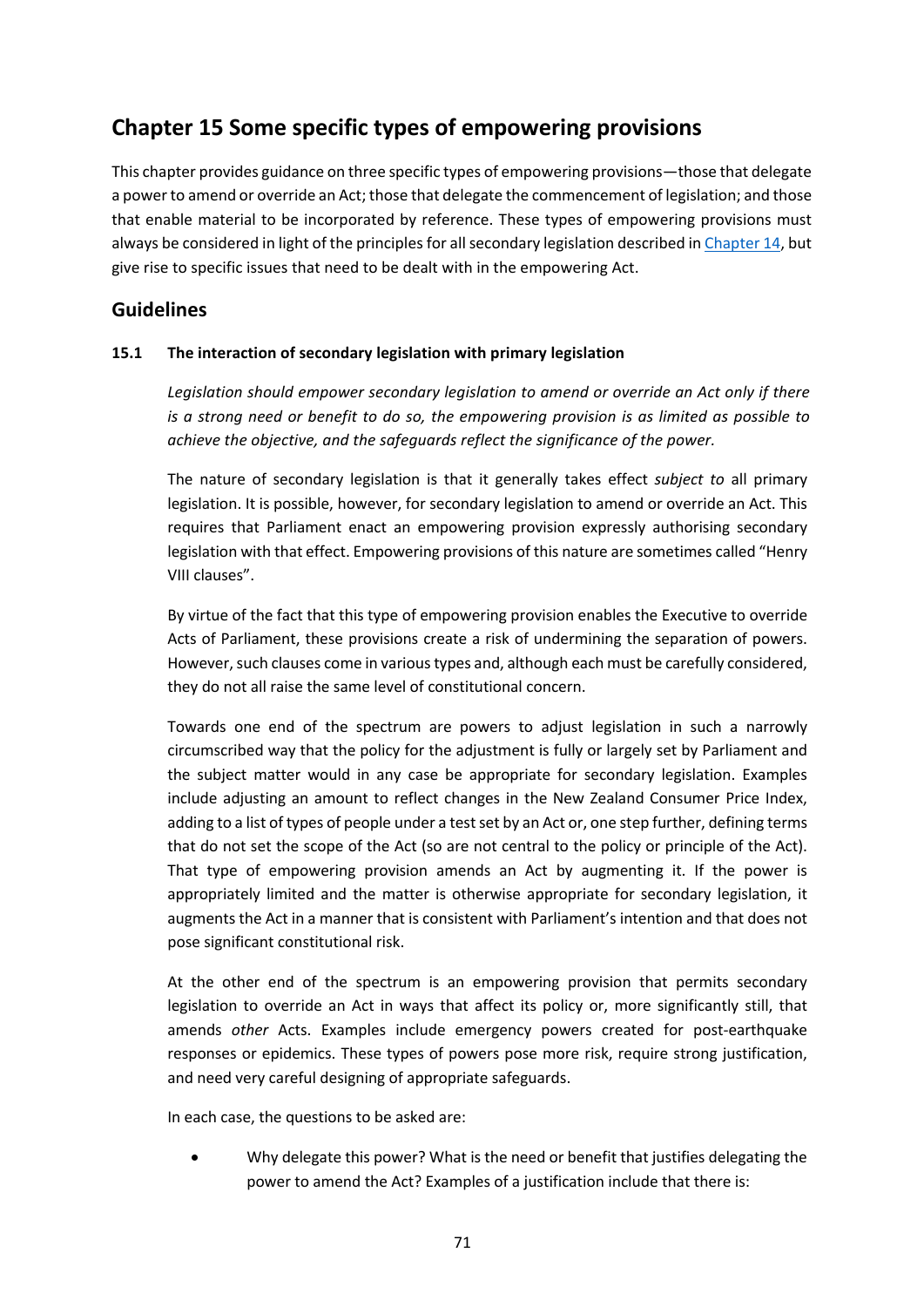- an emergency that requires a quick response;
- a complicated transition between two statutory regimes; or
- a benefit to the public in having an amount (or list) stated (and so easily accessible) in the Act but also able to be easily adjusted over time.
- If there is a need, what is the extent of delegation that is being permitted? What is the significance of the policy being delegated? How does that compare to what would generally be appropriate for delegation under 14.1? As noted above, there is a spectrum. The larger the delegation, the greater the constitutional risk or significance, and so the greater must be the justification or need for the power. If it is judged that the power is needed, the empowering provision must be drafted in the most limited terms possible to address the need, and it must be consistent with and support the provisions of the empowering Act.
- If the power is justified, what additional safeguards are needed? Safeguards should be designed to address the risks posed by the actual provision. Safeguards may include:
	- requiring consultation with people or bodies likely to be affected;
	- providing that the power to make the secondary legislation is exercised by the Governor‐General in Council (so at the highest level of delegation);
	- for broader powers:
		- o limiting the time period within which secondary legislation that amends primary legislation is possible (for example, including a "sunset clause", so the power exists only for the reasonable period of a transition from one regime to another);
		- o establishing a review panel to consider and report to Parliament or the Minister on the use of the power; or
	- making the use of the power subject to parliamentary approval (rather than only disallowance).

#### **15.2 Commencement**

*If the commencement of legislation is to be delegated, the need for that delegation must be justified and there should generally be a backstop commencement date.*

Commencement dates may be set by Ordersin Council but only if flexibility is needed for good reason. Otherwise, delegation of commencement risks the will of Parliament being thwarted by an executive that no longer supports the policies of the Act or (on a more practical level) large amounts of latent legislation creating, over time, increased uncertainty and complexity. For this reason, if commencement is delegated, the Government should have a realistic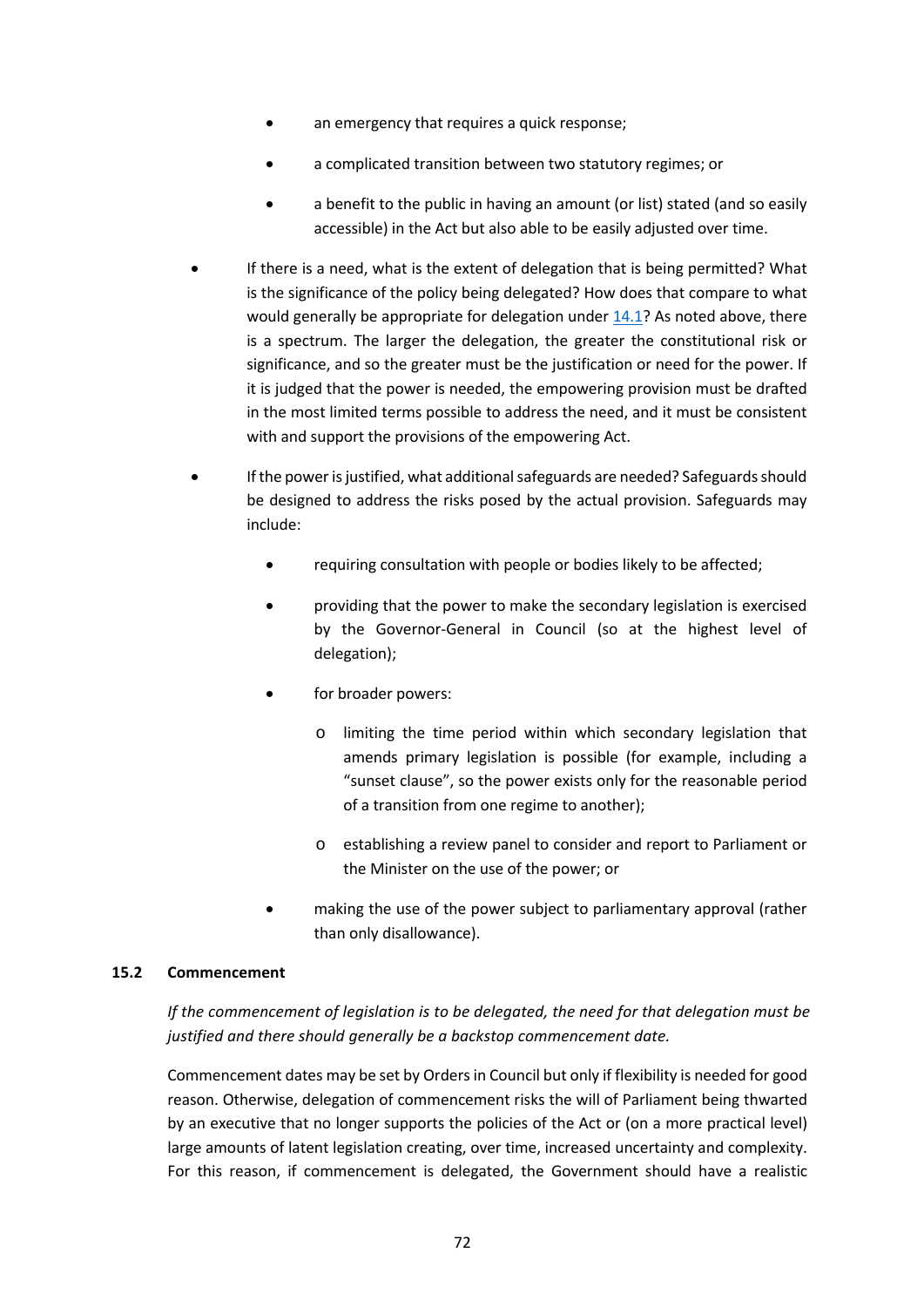timetable for bringing legislation into force.

#### **15.3 Does the legislation authorise "incorporation by reference"?**

*Incorporation by reference should be used only if there are clear benefits to doing so or it is impractical to do otherwise.*

Incorporation by reference refers to creating or defining rights, powers, or obligations by a reference in primary or secondary legislation to another document (usually prepared by someone outside government), or part of a document, the provisions of which are not set out in legislation.

The issue of incorporation by reference can be considered in relation to principles of good law making. There are four main issues with incorporation by reference:

- **Quality**—There is a risk that the material incorporated is not sufficiently certain or understandable to be appropriate for legislation. This is particularly important if the material is the basis for offences and is a common problem if the material incorporated was developed for another purpose (for example, guidance).
- **Accessibility**—Legislation should be easy to find, use, and understand. The incorporated material needs to be accessible to the same extent as the legislation that incorporates it.
- **Legitimacy**—If it is possible to change the incorporated material and for those changes to automatically flow through into the legislation, Parliament or the other law maker does not have control over the content of the secondary legislation. Subdelegation of this kind needs to be carefully considered and specifically authorised.
- **Good process**—An appropriate process should be followed in making the law and if incorporation by reference enables the usual process to be bypassed, this can be problematic.

Incorporation by reference is, to a certain extent, inconsistent with these fundamental principles of good law making (particularly if it allows for amendments to the document incorporated to be automatically part of the law). Accordingly, incorporation by reference should be used only if there is a strong need or benefit from doing so or it is impracticable to do otherwise.

The possible benefits from incorporation by reference are:

- It can enable the law to be shorter, simpler, and more consistent. It can remove significant technical detail that undermines the ease of finding and using the core requirements. It can simplify compliance by allowing usersto rely on material they are already complying with in another context.
- It can allow rules to be developed by people who have specialist knowledge or expertise, which improves the quality of the law. Those who work in the affected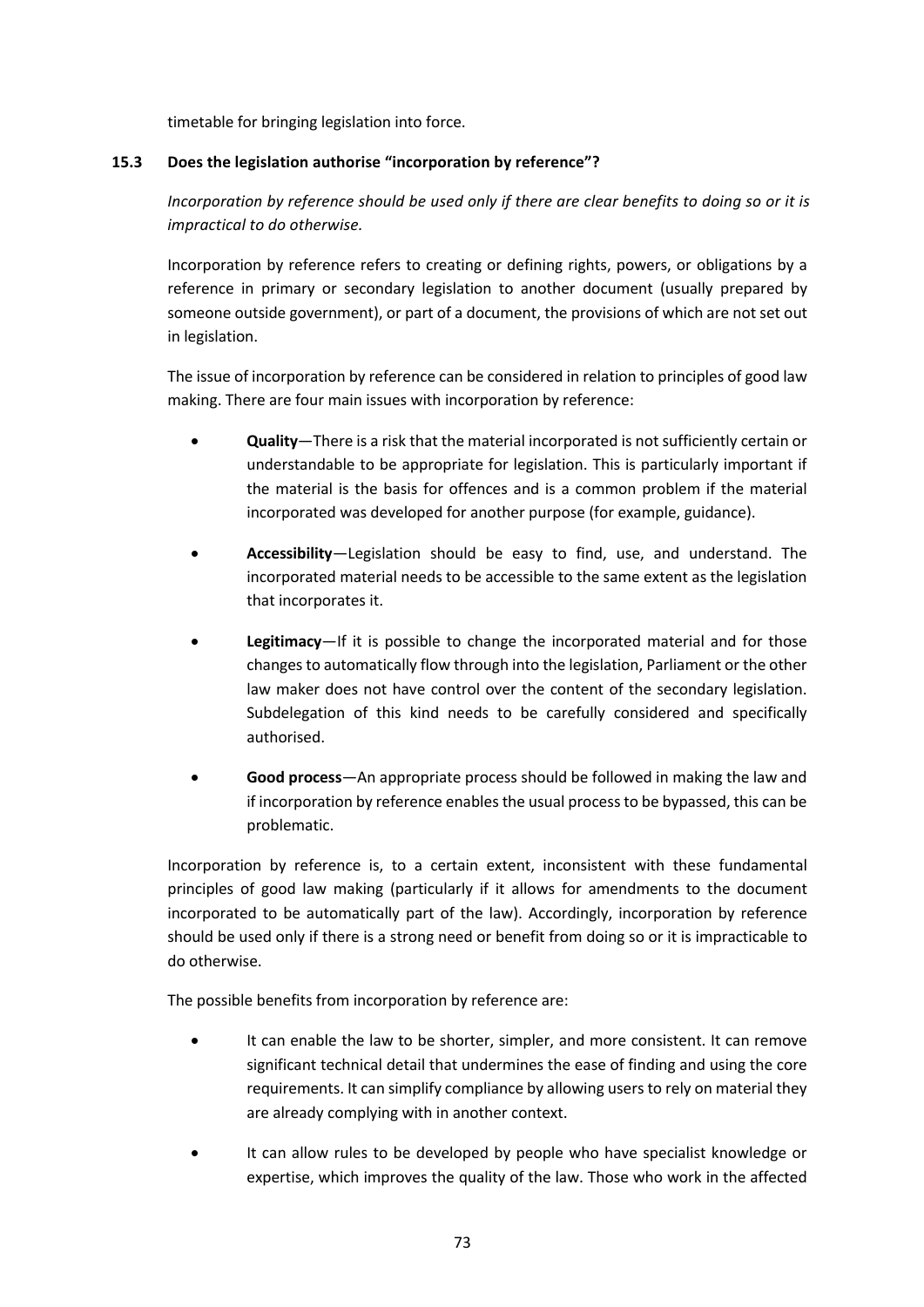area may then better understand the rules.

 It can facilitate convergence and consistency of standards being used and enable rules to remain up to date with international and national standards.

Practical examples of the cases where incorporation by reference may be appropriate, after considering the risks above, are:

- The document is long or complex, covers technical matters only, and few people are likely to be affected.
- The document has been agreed with one or more foreign governments, cannot easily be recast into an Act or secondary legislation, and deals only with technical or operational details of a policy already approved by Parliament.
- It is appropriate for the document to be formulated by a specialist government or inter-governmental agency or private sector organisation, rather than by Parliament or Ministers.
- The document has been developed by an organisation for use in respect of a product (such as motor vehicles) manufactured by it or its members.

Part 3 of the Legislation Act 2012 provides general authority for secondary legislation to incorporate by reference certain types of material and prescribes rules that apply when this general authority is relied on. The rules include a range of standard safeguards that address some of the above risks and issues. For example, amendments to the incorporated material do not become part of the law unless the amendments are specifically incorporated by a later instrument. Further, consultation is required on the proposal to incorporate material and there are rules about how the material must be held and made available.

Section 30 of the Standards and Accreditation Act 2015 provides general authority for New Zealand Standards(which include joint AS/NZS standards) to be incorporated by reference into secondary legislation, including bylaws. Section 29 deems a reference to a New Zealand standard in legislation to be a reference to the latest New Zealand Standard with that citation, together with any modifications to it, promulgated before the enactment in which it is cited was passed or made. This means that, consistent with the Legislation Act 2012, amendments to a standard do not take effect until specifically incorporated by a later instrument.

Legislation should not repeat the provisions of the Legislation Act 2012 or the Standards and Accreditation Act 2015 and those provisions should not be overridden in other legislation unless a different policy approach is necessary.<sup>36</sup> Any different policy approach may need to be justified to the Regulations Review Committee.

In addition, each decision to incorporate material under the general authority in Part 3 of the Legislation Act 2012 or section 30 of the Standards and Accreditation Act 2015, needs to be

<sup>&</sup>lt;sup>36</sup> For example, if the standard maker is an expert body and it is critical to the policy that there be consistency with those standards, it is more likely to be appropriate for an Act to permit amendments to apply automatically as part of the secondary legislation or with a simpler updating process.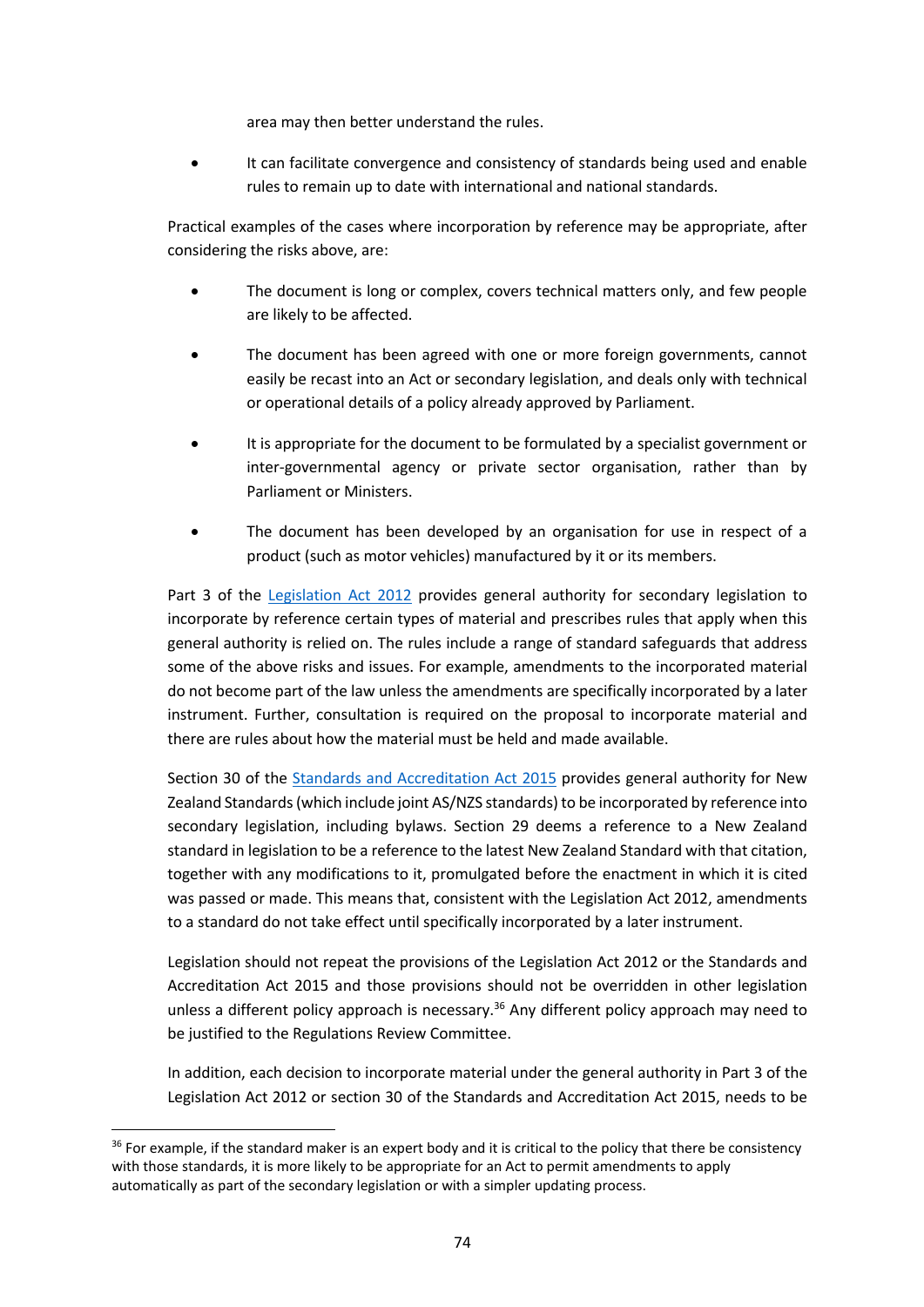justified on its own merits—ie, that there are sufficient benefits in the particular case as described above to justify the costs in terms of the risks described above.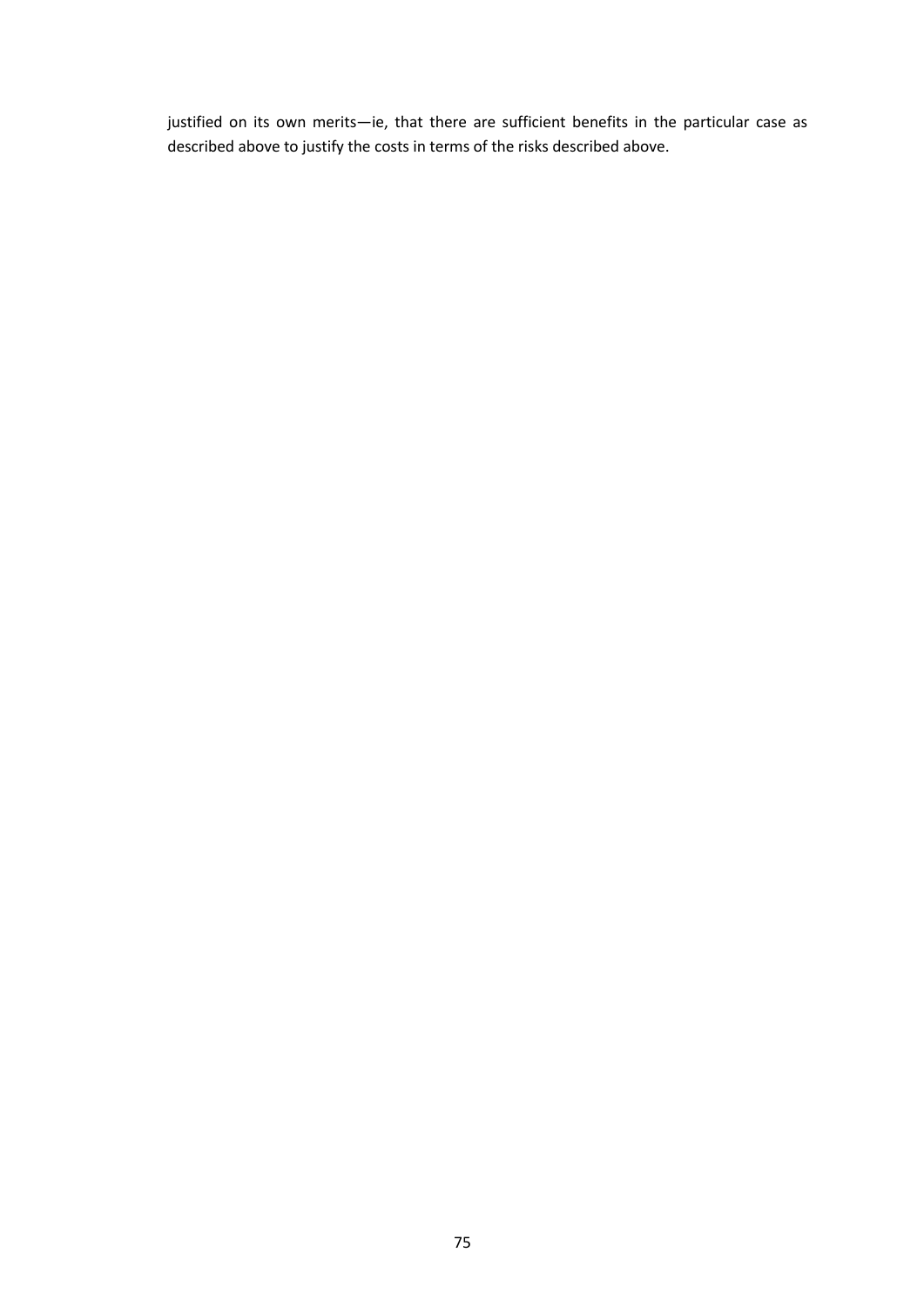# **Chapter 16 Granting powers of exemption**

In some cases, requiring a particular person to comply with legislation might be impractical or result in hardship to that person. In such cases, it may be necessary to empower a government body (including Crown entities and other State sector bodies) or office holders to exclude or exempt a particular person or class of people, transactions, or things from the application of an Act or regulations (*see*, for example, section 220 of the Health and Safety at Work Act 2015).

For convenience, the term "exemption" is used in this chapter to refer to all exemption powers regardless of whether they are called exemptions, waivers, dispensations, exclusions, concessions or otherwise. An exemption is distinct from a statutory exception. An exemption is a discretionary power granted to a particular body or office holder by an Act that, when exercised, will exclude or exempt certain things from the application of an Act. An exception is a provision in an Act that states that the law does not apply to a certain person, group, thing, or transaction.

Exemptions occupy a sliding scale and vary in terms of their significance and scope. At the one end of the scale are exemptions that vary the scope or application of an Act. At the other end are concessions that are "one‐off", or minor allowances usually made to individuals only. The more significant the exemption, the more significant the procedural safeguards required in respect of its exercise. In the case of minor concessions, additional procedural safeguards may be unnecessary.

A power of exemption is a form of delegated power (*see* Chapter 14), although at timesthe distinction between a power of exemption and a discretion is hard to identify.

## **Guidelines**

#### **16.1 Should legislation grant a power of exemption?**

*There must be good reasons to grant a power of exemption.*

Powers of exemption should not be the norm. They should not be granted to allow arbitrary exemption from the provisions of an Act, nor should they be granted to patch up incomplete policy development.

If a power of exemption would delegate to the Executive the power to change the scope or operation of an Act, or it reduces the accessibility of the law (because the law regarding who or what the legislation applies to is spread across specific exemptions and the Act), consideration should be given to whether that is a power better left to Parliament.

The Regulations Review Committee has expressed concern that in some cases exemptions have been so numerous and applied so broadly that the exemptions have supplanted the framework of rules to which they relate.

Factors that may favour the granting of a power of exemption are:

- an Actrelates to a complex and rapidly developing field such that the boundaries may be difficult to foresee;
- fields in which an urgent decision on an exemption may be required;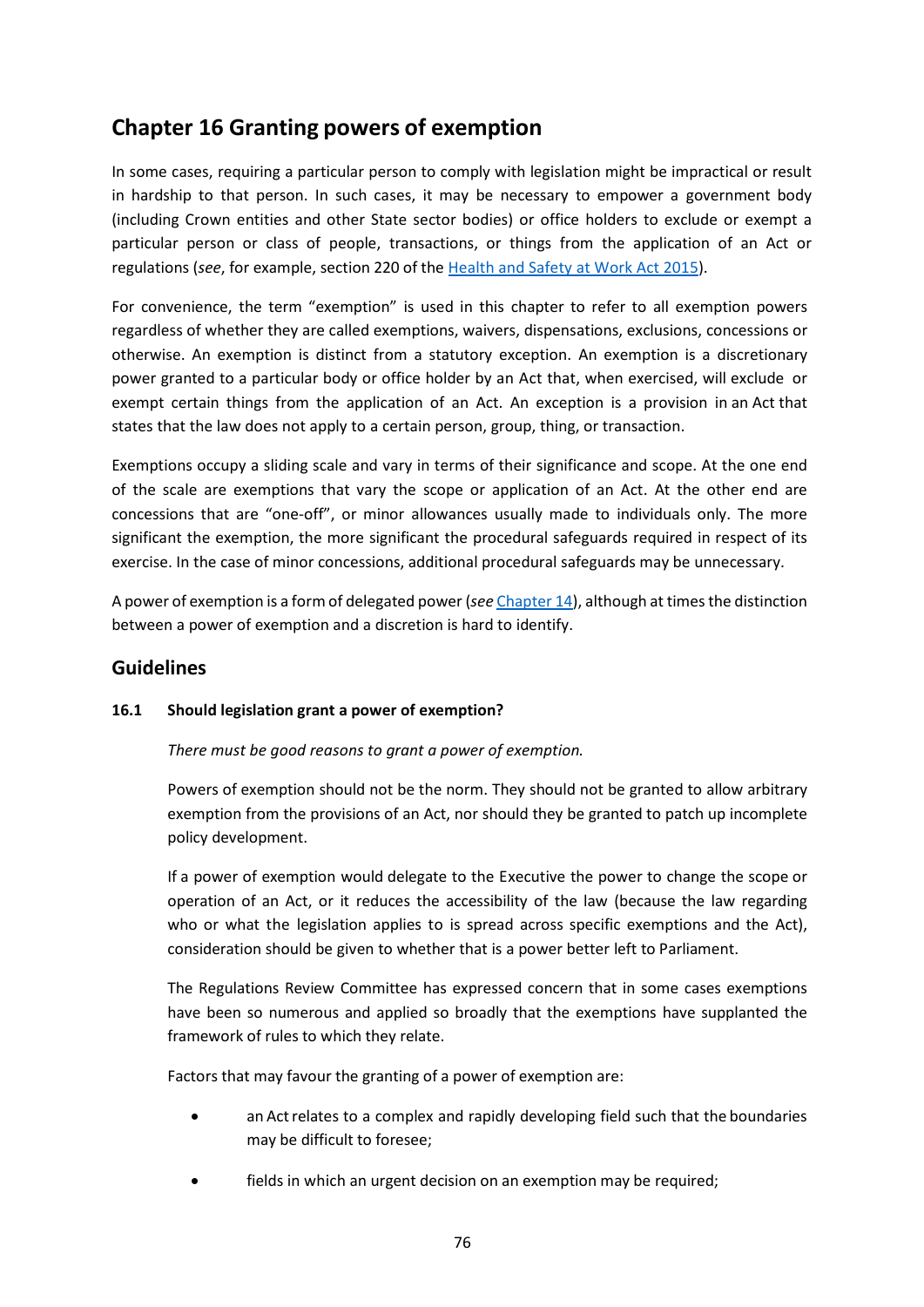- the circumstances requiring an exemption may be so exceptional or "one‐off" as not to justify amending an Act;
- an area requires frequent adaptation to changing factual or policy circumstances;
- minor unforeseen developments in, or technical issues with, the law may arise that do not justify amending an Act; or
- compliance is impractical, inefficient, or unduly expensive but the policy objective can be achieved by imposing conditions on the exemption.

#### **16.2 What safeguards apply to the exercise of the power of exemption?**

#### *Legislation must specify appropriate safeguards to apply to powers of exemption.*

An exemption that varies the scope of legislation or applies to a class of people or things will require a greater level of safeguards than a minor concession to an individual that does not materially affect the scope or operation of the legislation. If exemptions to individual parties may give an unfair advantage, consideration should be given to allowing class exemptions.

A power of exemption should generally be subject to the following safeguards:

- **Consistency with purpose of the Act**—The power must be exercised consistently with the purpose of the Act. The circumstances in which the exemption may be granted or the criteria for the exercise of the power should also be consistent with the purpose of the Act. This is often incorporated into the criteria (*see* next point).
- **Criteria for exercise of power**—Legislation should set out the criteria for granting the exemption. Clear criteria will reduce the likelihood of a successful judicial review of the decision to grant or refuse an exemption.
- **Reasons**—Legislation should include a requirement to give reasons for the exemption, although this requirement may not be necessary for minor or trivial exemptions.
- **Judicial review**—The ability to seek judicial review of the exercise of an exemption power is an important safeguard. This right should not be unreasonably restricted (*see* Chapter 28).
- **Process review**—Usually there should be a process (which need not be in the legislation, but may be expected by Ministers or select committees) to review exemptions at regular intervals to identify a need to amend the Act.

Two additional safeguards may also be appropriate: sunsets or reviews, and annual reporting requirements:

 **Sunsets or reviews**—The empowering Act may provide that an exemption may continue in force for not more than a certain period (for example, five years) (and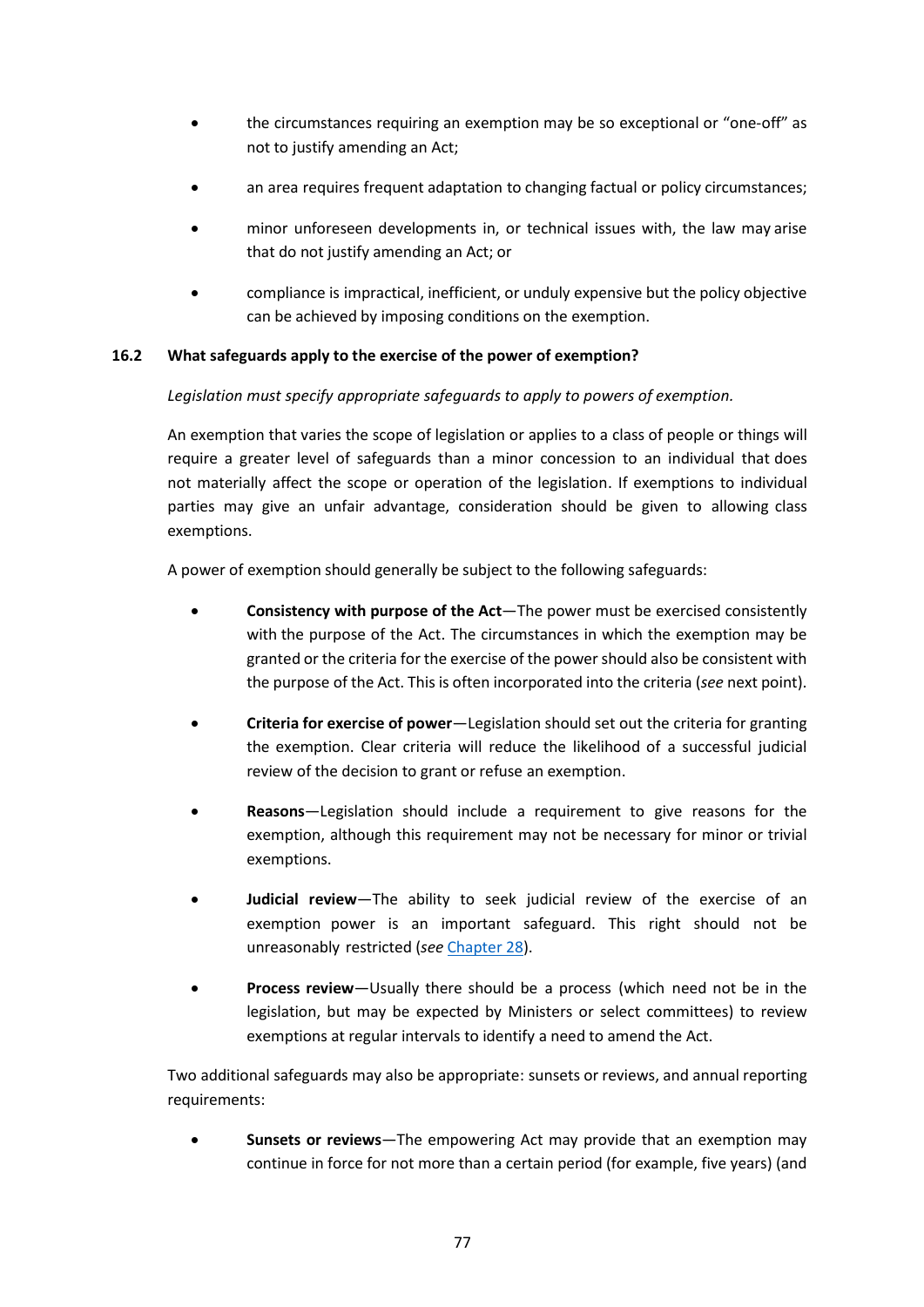is treated as revoked at the end of that period) or may require that exemptions be reviewed. This may be appropriate if exemptions under the Act are expected to be mainly of a short-term or temporary nature. It may also be appropriate if there is a special reason for requiring a regular review of exemptions (rather than leaving a review as matter of administrative discretion). A review may include assessing whether the Act itself should be amended. Providing for revocation is unnecessary if the legislative design of the Act contemplates exemptions that are relatively long-term or permanent in nature or if it is best left to administrative discretion as to when and how to prioritise reviews.

 **Annual reporting requirements**—The person or body that exercises the power may be required to submit a report to Parliament detailing the number of times and circumstances in which a power of exemption was exercised.

#### **16.3 Will the power be subject to the publication or disallowance procedures in the Legislation Act 2012?**

*Legislation should clearly identify whether the power of exemption will be subject to the disallowance and/or publication procedures in the Legislation Act 2012.*

For the avoidance of doubt, an Act should confirm whether or not the exemption instrument is a disallowable instrument or a legislative instrument, or both. Often a class exemption that is of general application will be a disallowable instrument and a legislative instrument. An "individual" exemption will often be a disallowable instrument yet not a legislative instrument (but in this case the legislation should provide for alternative publication requirements). Some individual exemptions will probably be neither, and publication may not be appropriate; for example, exemptions from wearing a seatbelts or helmets on health grounds in section 166 of the Land Transport Act 1998.

#### **16.4. Will the exemption be subject to conditions?**

#### *Legislation must contain express authority to impose conditions on an exemption.*

An exemption may either be granted on a blanket basis or may be subject to specific conditions. The ability to impose conditions on an exemption is a useful tool to ensure that the exemption granted is no broader than is strictly necessary, but the power to impose conditions must be explicitly authorised by the empowering Act. Conditions must also be consistent with the purpose of the Act.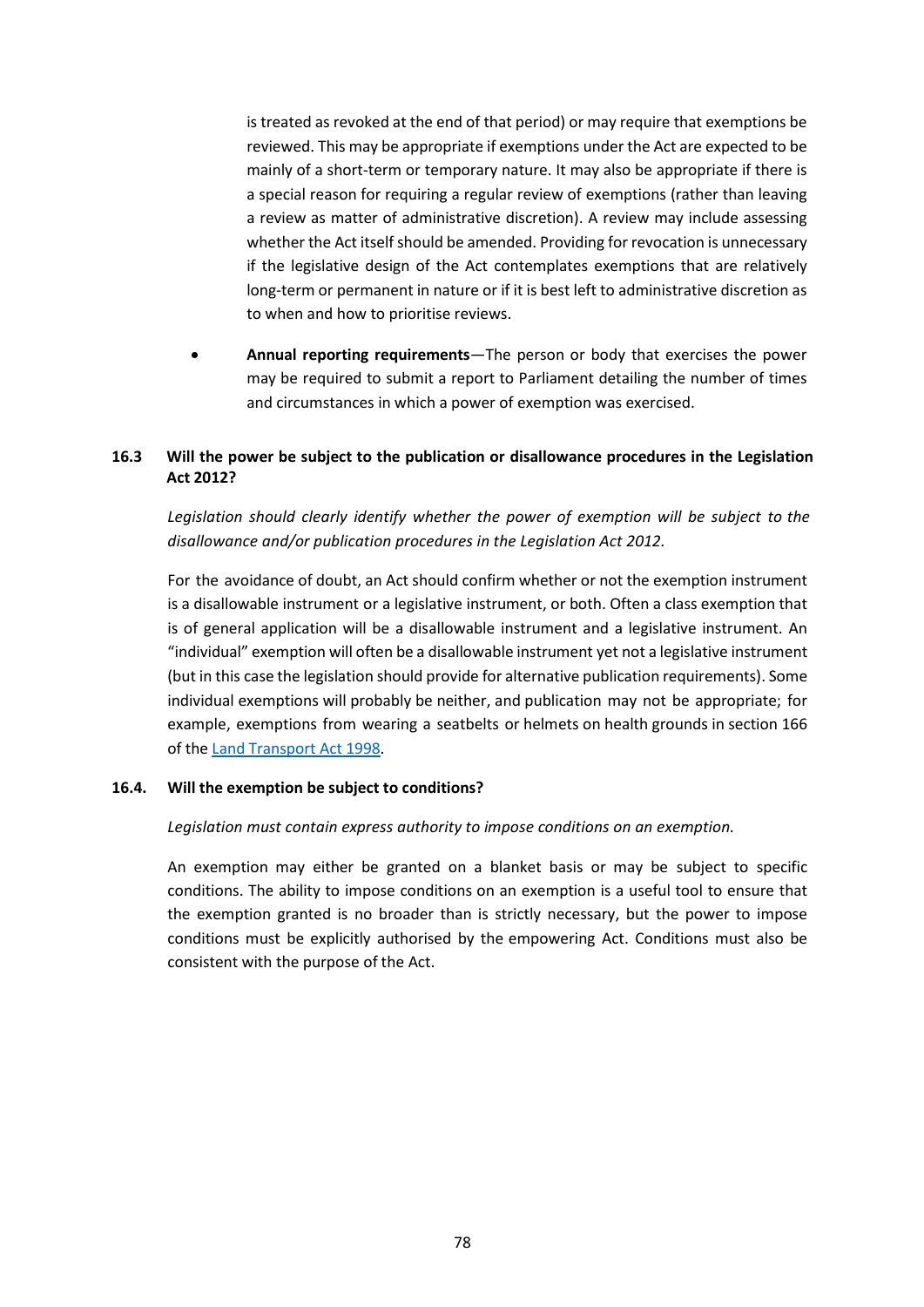# **Chapter 17 Authorising the charging of fees and levies**

The ability to recover some or all of the cost of providing or performing a public function will often be vital to the ability of an agency to provide or perform that function. Granting a public body the power to charge fees or levies is a common method of cost recovery.

Legislative authority for imposing fees or levies is usually granted by empowering provisions that authorise the Executive to make regulations providing for fees or levies. This chapter will help to ensure that those empowering provisions are included in appropriate circumstances, and that the authority to make regulations is exercised in an appropriate manner.

There is an important distinction between a fee or levy and a tax.

Parliament may delegate to the Executive the power to set and charge a fee or levy, but a tax may only be imposed by or under an Act. In rare circumstances Parliament may delegate the setting of certain features of a tax to the Executive, but only in very certain and confined terms. Failure to provide adequate authority for a tax in the empowering Act may result in the courts declaring the subsequent regulations invalid. This may result in disruption to the provision of the service or exercise of a function and considerable financial consequences to the agency concerned.

There is a further distinction between a fee and a levy. A levy is more akin to a tax in that it is usually compulsory to pay it, and is usually charged to a specific group. Also, a levy charged to members of a certain group or industry is usually used for a particular purpose (such as market development), rather than relating to specific services provided to an individual. In the Regulation Review Committee's(RRC) view, imposing a levy using a fee-setting power is contrary to Standing Order 319(2)(c) in that the regulation "appears to make some unusual or unexpected use of the powers conferred by the enactment under which it is made".

Fee-setting and levy-setting regulations made under the empowering provision are secondary legislation. As such, the considerations in *Chapter 14* will apply and the regulations will be reviewable by RRC. A discretion to waive a fee is, in effect, an exemption power (*see* Chapter 16).

Two essential pieces of guidance to review at an early stage are the Treasury's Guidelines for Setting Charges in the Public Sector (2017), and the Office of the Auditor‐General's guidance Charging fees for public sector goods and services (2008).

## **Guidelines**

#### **17.1 Should the service or function be subject to a fee?**

*Fees should be charged only if the nature of the service or function is appropriate and the fee can be quantified and efficiently recovered.*

Whether a service or function should be subject to a fee is not always clear and will involve a number of considerations. The table below sets out some of the key issues to consider when determining whether it is appropriate to charge a fee: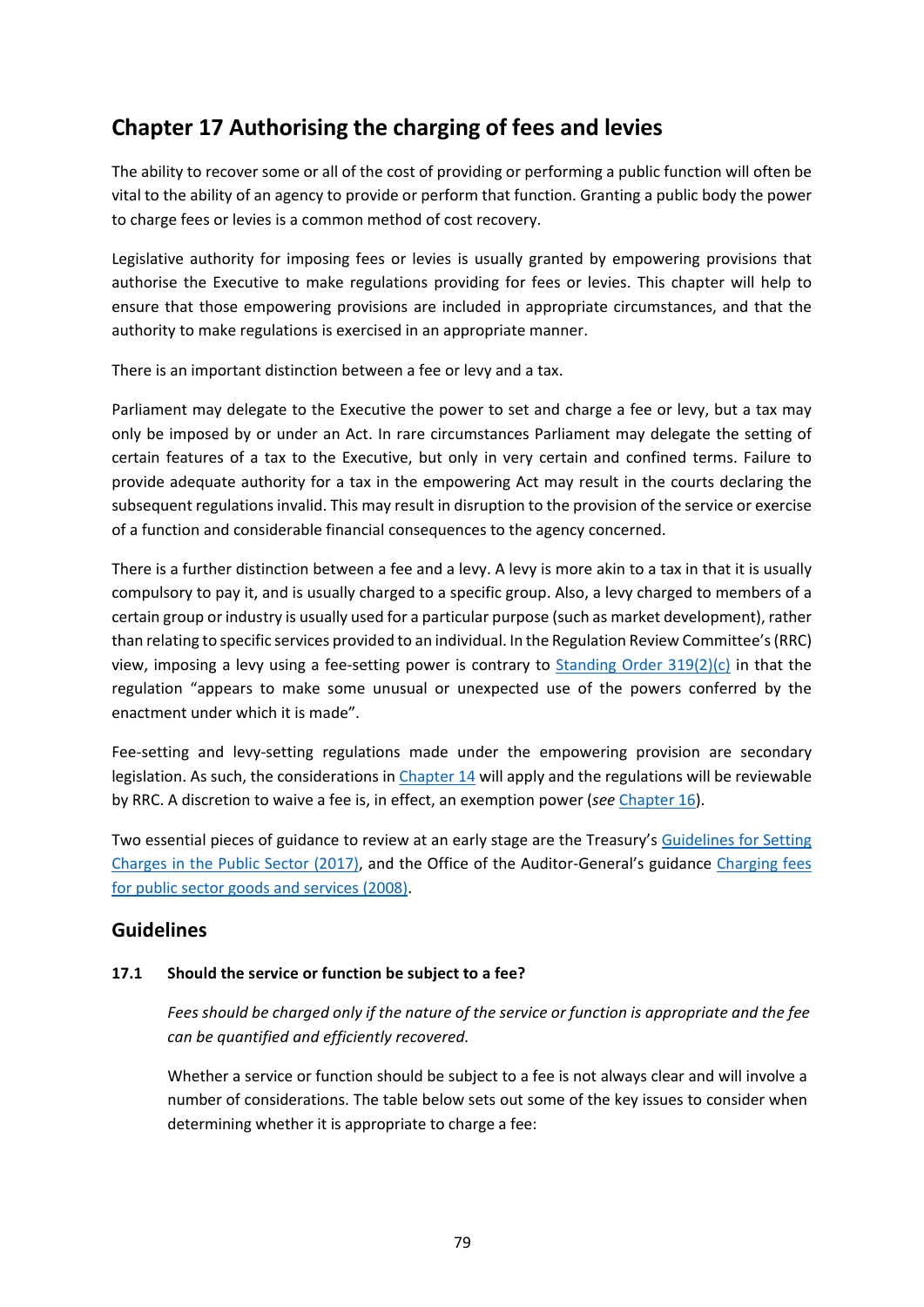| Fees may be appropriate                                                   | Fees may be inappropriate                                      |
|---------------------------------------------------------------------------|----------------------------------------------------------------|
| Service or function is rendered to an<br>individual and confers a benefit | Service or function is provided to the<br>community as a whole |
| Service or function is rendered by request                                | Service or function is non-voluntary                           |
| Fee is easily quantifiable                                                | Impractical to quantify the fee                                |
| Fee is easy to recover                                                    | Impractical to recover the fee                                 |
| Service or function is transactional or                                   | Service or function is contractual in nature                   |
| regulatory in nature                                                      | (and the level of charge can be negotiated<br>contractually)   |
| Examples: driver licensing and passports,                                 | Examples: police, public hospitals, and                        |
| and Overseas Investment Office consents                                   | Department of Conservation concessions                         |

Legislation should not provide for regulations to prescribe a fee for a service if the service is something that the user is not bound to use or the provider is not bound to provide, and the level of the fee could be negotiated contractually when the service is requested (such as granting a licence to run a business in a national park).

Whether the courts find that a particular charge is a fee or a tax will involve considering:

- the terms of the empowering provision;
- the level of the charge;
- the costs of providing the service or performing the function, relative to the income from charges;
- the purpose for the charge;
- who the charge applies to; and
- in what circumstances the charge is imposed.

A fee may be considered a tax if it does not bear a proper relation to the cost of providing the function or service to which it relates.

#### **17.2 Should the objective or function be subject to a levy?**

*Levies should be imposed only if it is appropriate for a certain group to contribute money for a particular purpose.*

A levy does not relate to a specific good or service. It is usually charged to a particular group to help fund a particular government objective or function. Accident Compensation Corporation levies, for example, are factored into the costs of petrol and vehicle licensing to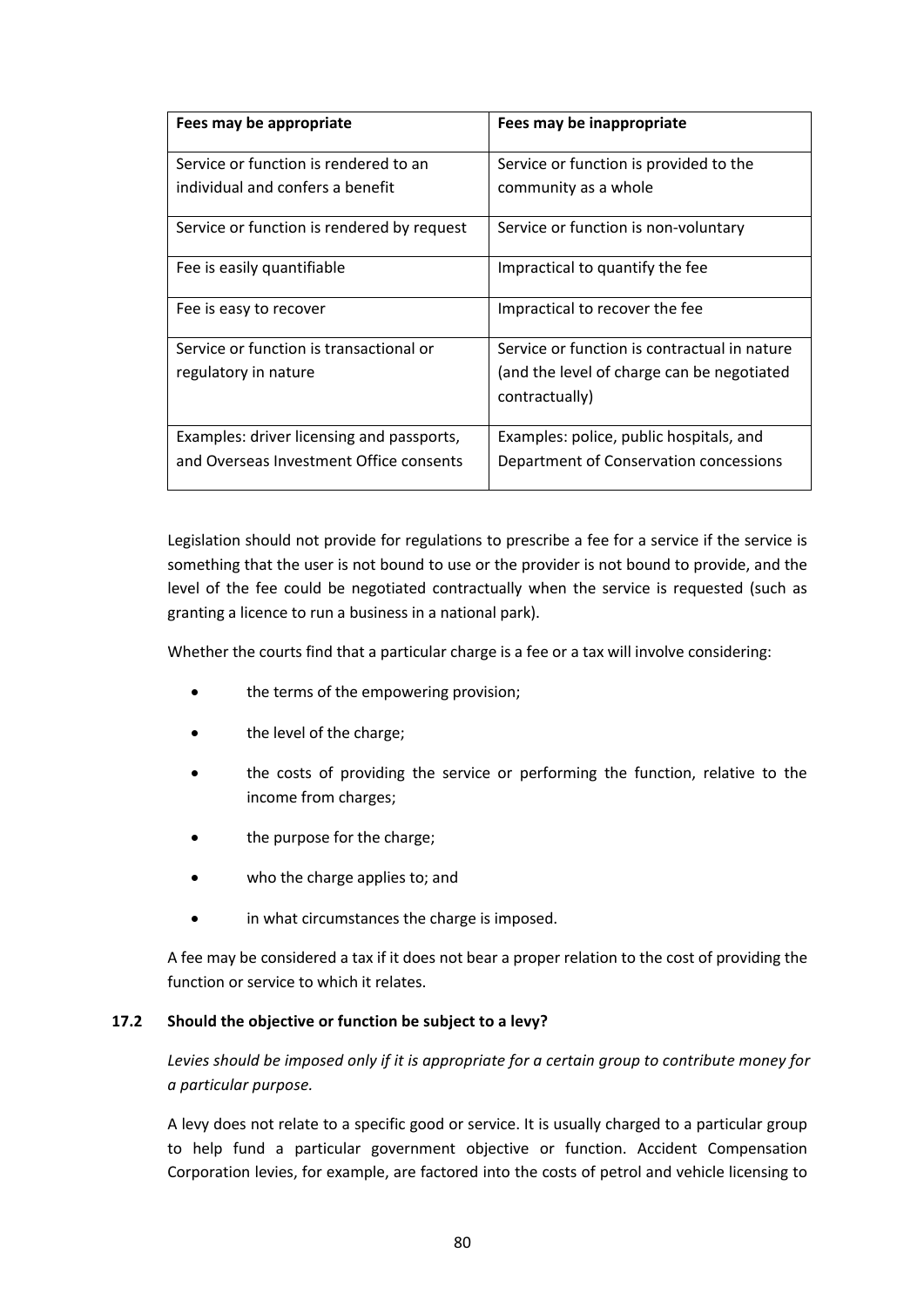help cover the cost involved in treating people who are injured in motor vehicle accidents. The person paying might never benefit personally from the government service, but it is desirable that they contribute to the cost.

Another example is where the members of a particular industry pay a levy to cover the costs of a regulator or promoter of that industry. A particular member may have little direct contact with the regulator or may not directly benefit from the promotion, but it is appropriate that the member contribute towards the costs. If the Commodity Levies Act 1990 applies, it is usually not acceptable to enact (by Act) a parallel scheme for a particular industry.

The key distinction between a levy and a general tax (such as income tax or GST) is that revenue gathered by a tax is not usually earmarked for any particular purpose. Rather, it is appropriated and spent by the Government according to the particular policy objectives or requirements of the day.

In some cases, it will be appropriate to use a levy to pay for the costs of a particular government objective or function. In other cases, it will be appropriate to use a tax‐funded appropriation; for example, if the benefits accrue primarily to the public as a whole and there is only a remote connection to the group that would pay the levy.

#### **17.3 Does the legislation provide authority to prescribe a fee or a levy?**

*Legislation must include an empowering provision that specifically authorises the Executive to prescribe a fee or levy.*

With the exception of payments received under contractual agreements (public bodies generally do not need statutory authority to enter into contractsfor commercial transactions), it will usually be unlawful for a public body to charge a fee or levy without express authority from Parliament.

#### **17.4 How is the fee amount determined?**

#### *Legislation must set out the manner by which the fee should be determined.*

The empowering provision should state the basis by which to prescribe the fee. Fees for a service or function should normally be determinable in advance by the payer before the service is provided or the function is performed, unlessthe Act contemplates otherwise. Often a fee or levy will be a fixed amount. However, if a fee is to be determined by a particular method or calculation (such as a fee calculated by reference to an hourly rate), this should be authorised in the empowering provision.

The fee amount recovered should bear a proper relation to the cost of providing the service or performing the function and should not exceed that cost. If the fee amount exceeds the cost, the fee will be at risk of being declared unlawful on the basis that it is an unauthorised tax.

Any authority given to charge a fee is, therefore, implicitly capped at the level of costrecovery. Specific authority in the Act would be required to charge a fee that would recover more than the cost of providing the service because of an intention to impose a penalty, to limit access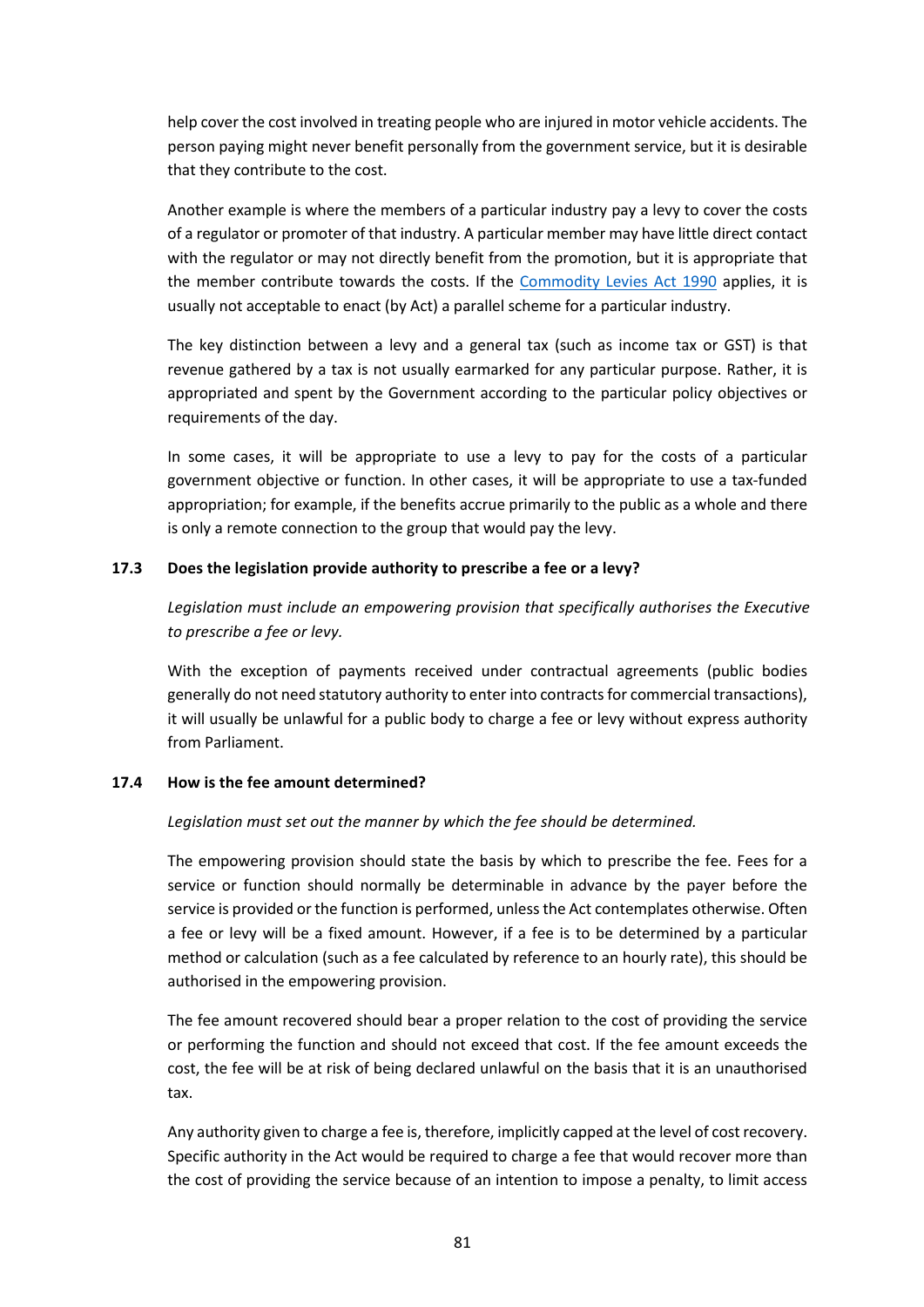to, or demand for, a service or to meet a social objective. It is good practice that the relevant Cabinet papers provide a clear justification for the level of the fee.

A fee that cross-subsidises other services or other groups of users should generally be avoided. However, in the rare cases in which it may be appropriate for a fee to cross-subsidise other services, or other users, the cross-subsidisation should be transparent and the empowering provision must be drafted widely enough to authorise the cross-subsidisation.

#### **17.5 How is the levy amount determined?**

#### *Legislation must set out the manner by which the levy is determined.*

There must be a properrelation between the levy amount charged and the particular objective or function concerned. The amount of a levy imposed on a particular group should be commensurate with the degree of connection between the group and the objective or function concerned. For example, if a levy covers the costs of a regulator, it may be inappropriate to impose a large levy on a group that has little to do with the functions of the regulator.

In some cases, an objective or a function is funded from a mixture of levies and an appropriation (for example, levies may pay for a portion of the costs of a regulator while an appropriation may pay the balance). In this case, the benefits that accrue to the regulated industry should be considered, as should the broader public benefit.

#### **17.6 Who will pay the fee or levy and in what circumstances can it be waived or refunded?**

*Legislation must clearly identify who may be charged the fee or levy and the circumstances in which it may be waived or refunded.*

Fees should only be charged to those people who benefit from the service or function. The fee should not be used to offset the cost of future users of the service or to attempt to recover any deficit that may have occurred as a result of previous under‐recovery. A fee that does either of those things will risk being declared unlawful.

Levies may be charged to a class or group of people (often defined by the fact that they are undertaking a certain activity) to fund certain costs that may arise in connection with that activity. It is not necessary that the person paying obtain a direct benefit from paying the levy.

Payment of a fee or levy cannot be waived or refunded without authorisation from an Act. The Act may either explicitly authorise the refund or waiver, or it may empower the making of regulations to authorise a refund or waiver. In either event, the Act or regulations should identify the circumstances under which the fee or levy may be waived or refunded.

#### **17.7 Should there be a special process in connection with prescribing the fee or levy?**

*Legislation should identify any procedural requirements that must be satisfied in connection with the fee or levy.*

In some cases, it will be appropriate for the Act to set out specific procedural requirements